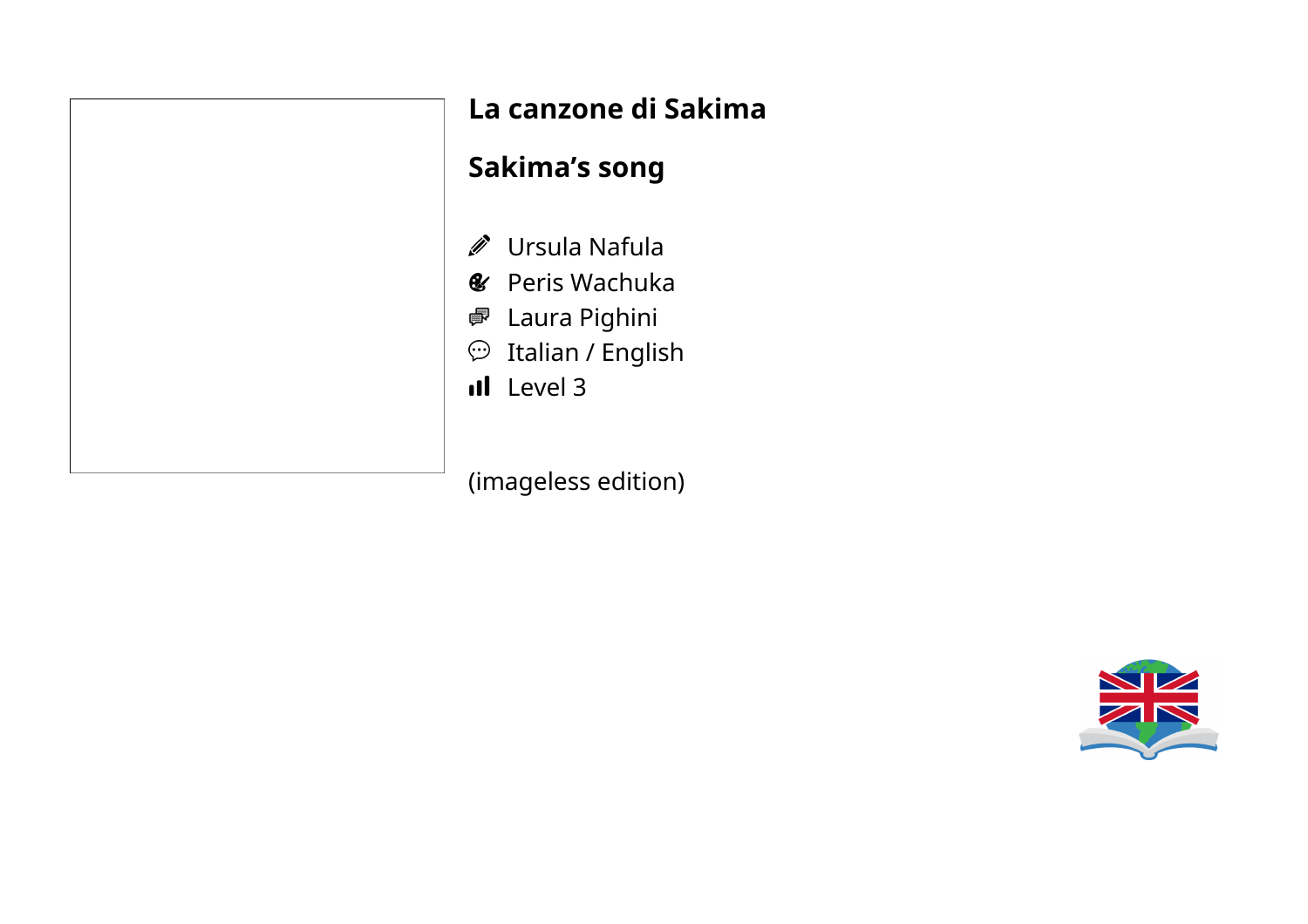Sakima viveva con i suoi genitori e sua sorella di quattro anni. Vivevano nella terra di un uomo molto ricco. La loro capanna di fieno era alla fine di una fila d'alberi.

• • •

Sakima lived with his parents and his four year old sister. They lived on a rich man's land. Their grassthatched hut was at the end of a row of trees.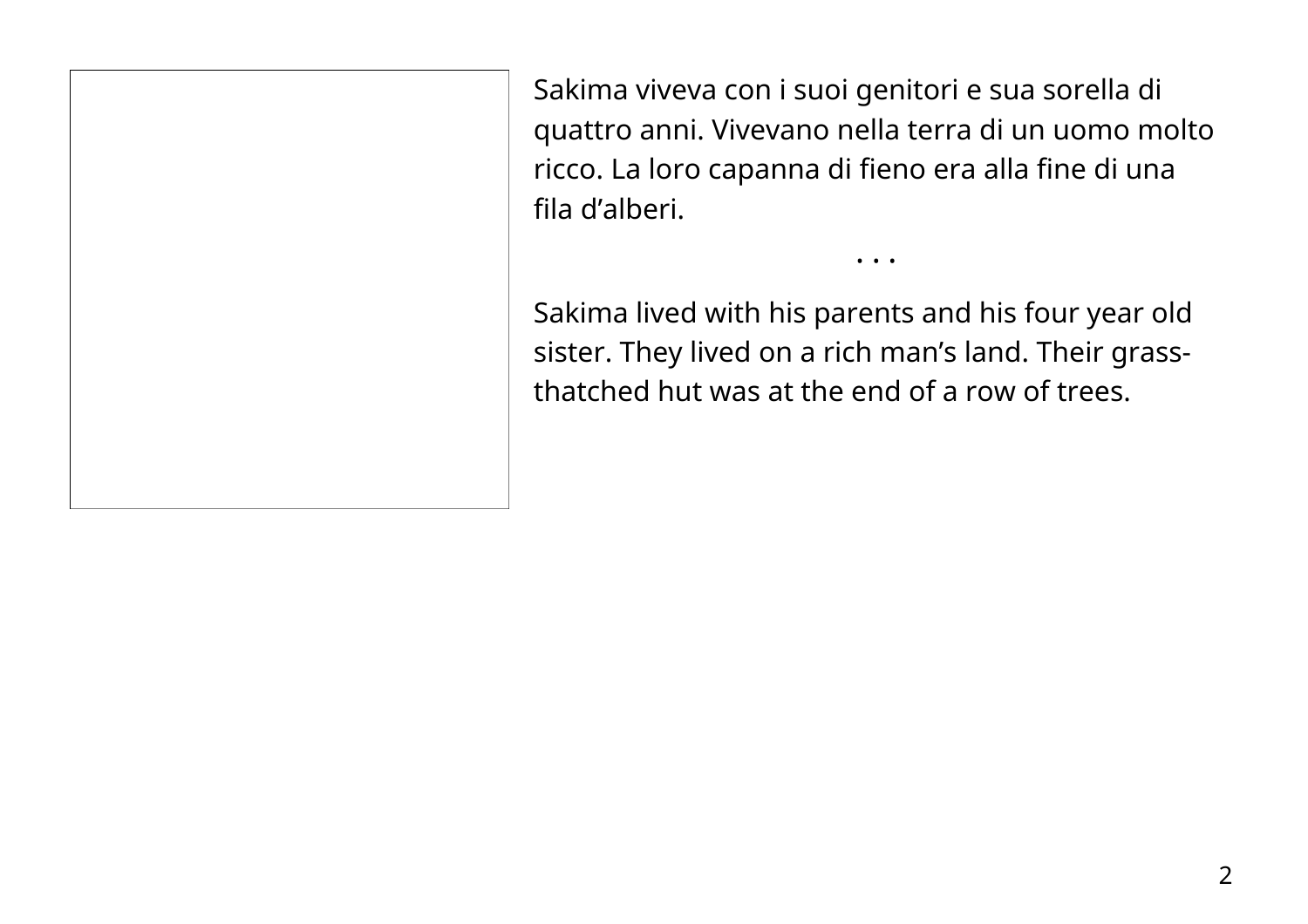Quando Sakima aveva tre anni, si ammalò e perse la vista. Sakima era un ragazzo pieno di talento.

• • •

When Sakima was three years old, he fell sick and lost his sight. Sakima was a talented boy.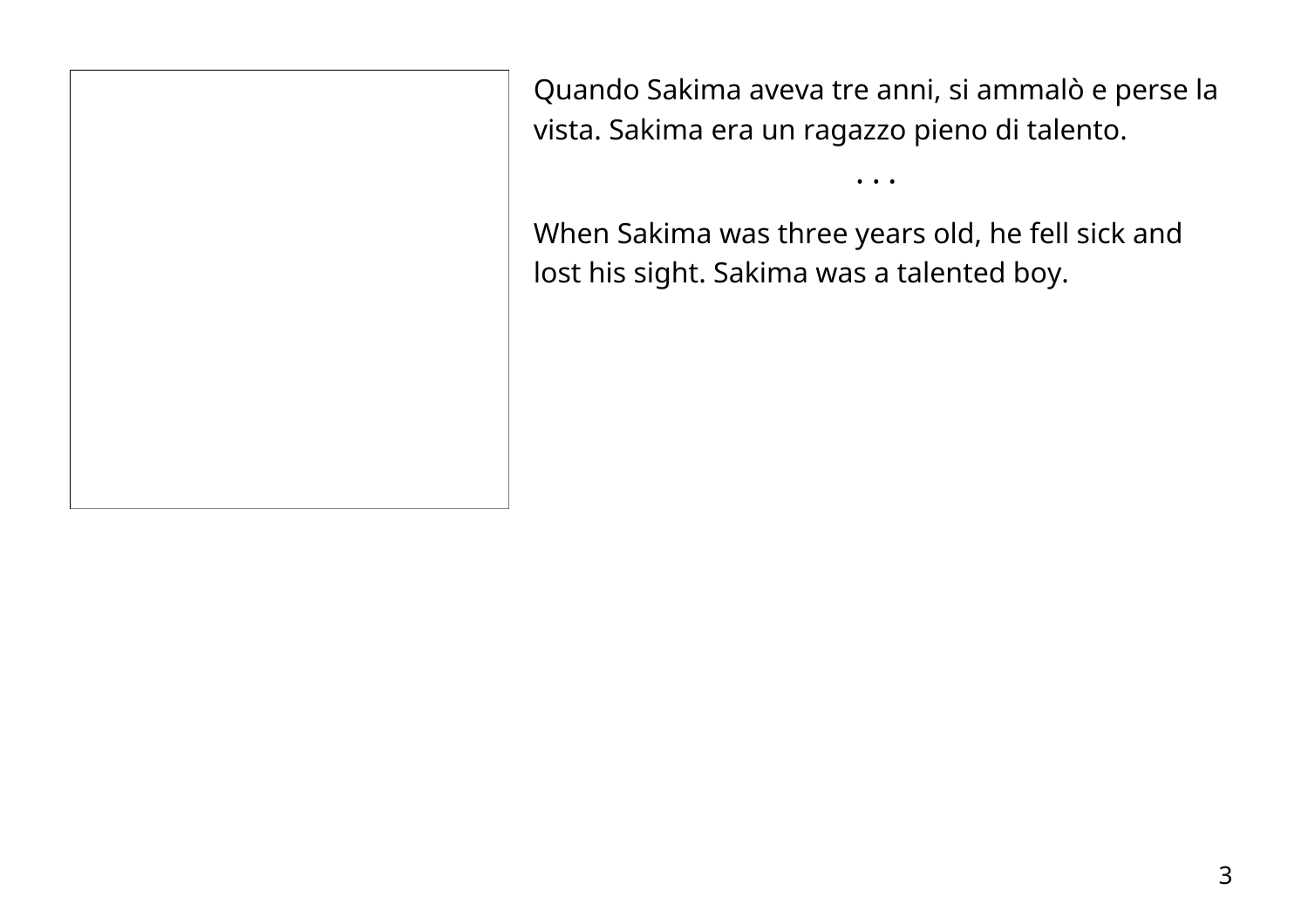Sakima faceva tante cose che gli altri bambini di sei anni non facevano. Per esempio, lui poteva sedersi con i membri più anziani del villaggio e discutere questioni importanti.

• • •

Sakima did many things that other six year old boys did not do. For example, he could sit with older members of the village and discuss important matters.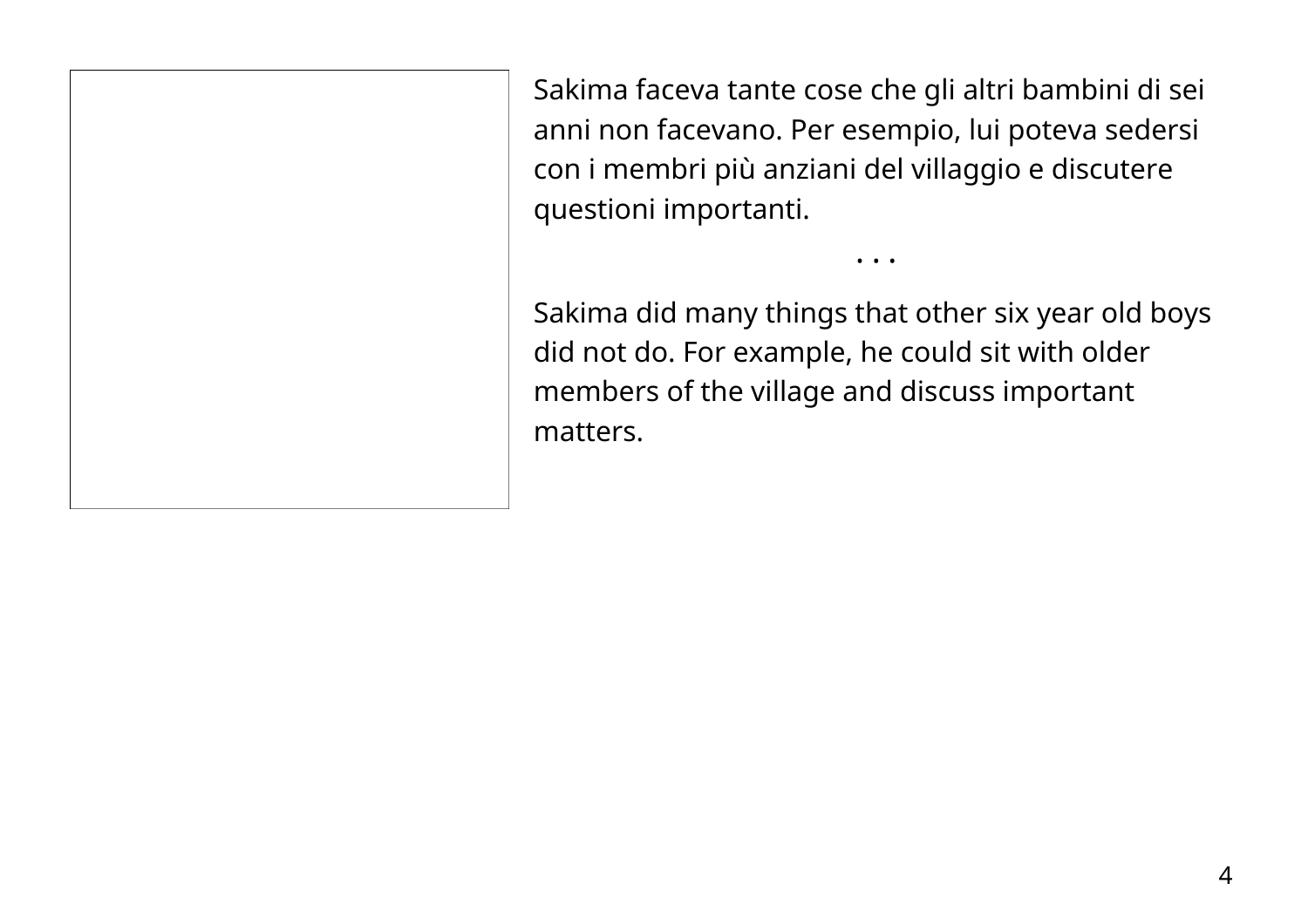I genitori di Sakima lavoravano nella casa dell'uomo ricco. Uscivano di casa la mattina presto e tornavano la sera tardi. Sakima veniva lasciato con la sorellina piccola.

• • •

The parents of Sakima worked at the rich man's house. They left home early in the morning and returned late in the evening. Sakima was left with his little sister.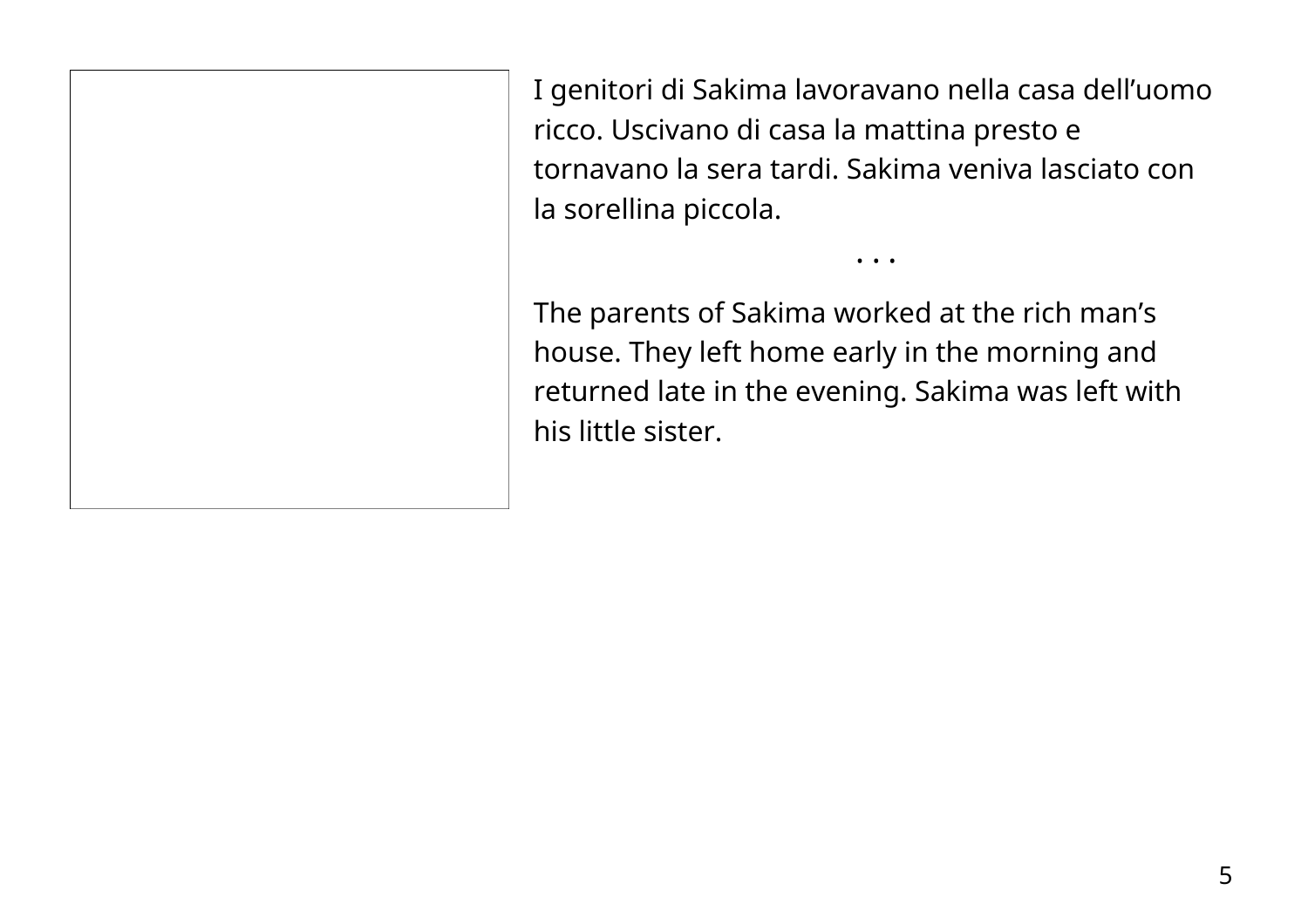Sakima amava cantare canzoni. Un giorno sua madre gli chiese: "Dove impari queste canzoni Sakima?"

Sakima loved to sing songs. One day his mother asked him, "Where do you learn these songs from, Sakima?"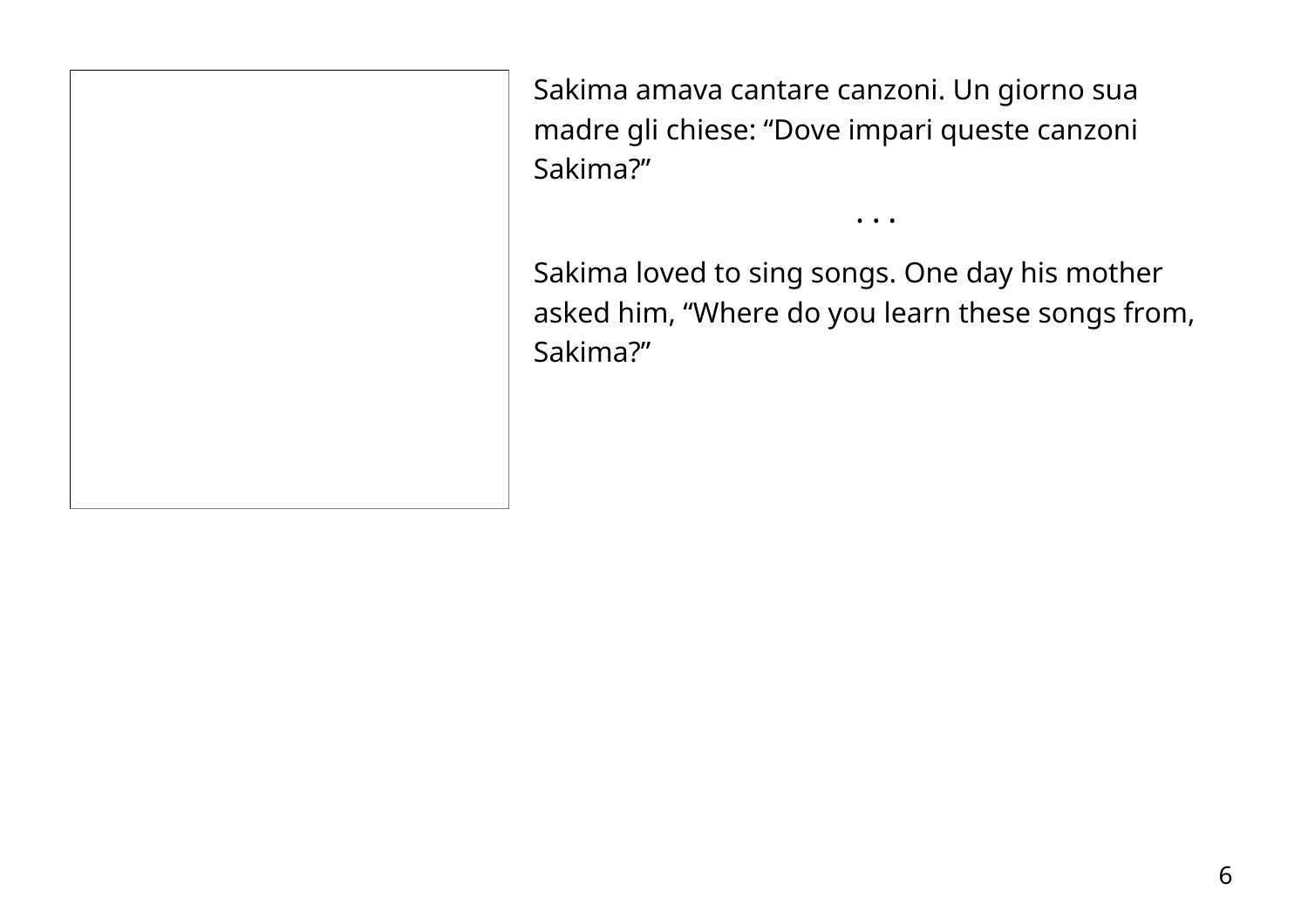Sakima rispose "Mi vengono e basta madre. Le sento nella mia testa e poi le canto."

Sakima answered, "They just come, mother. I hear them in my head and then I sing."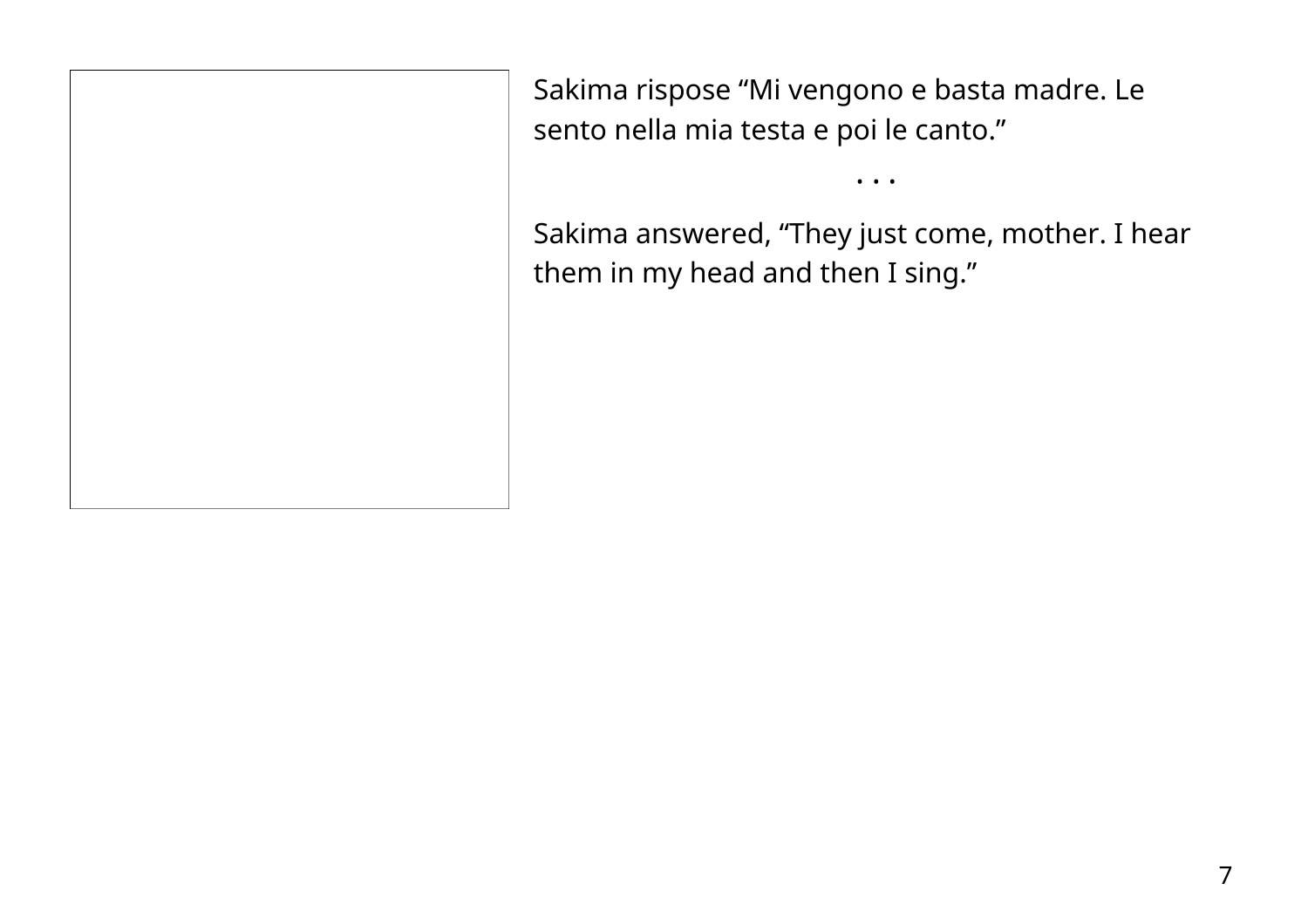A Sakima piaceva cantare per la sua sorellina, specialmente se lei aveva fame. Sua sorella lo ascoltava cantare la sua canzone preferita. Ondeggiava alla calmante sinfonia.

Sakima liked to sing for his little sister, especially, if she felt hungry. His sister would listen to him singing his favourite song. She would sway to the soothing tune.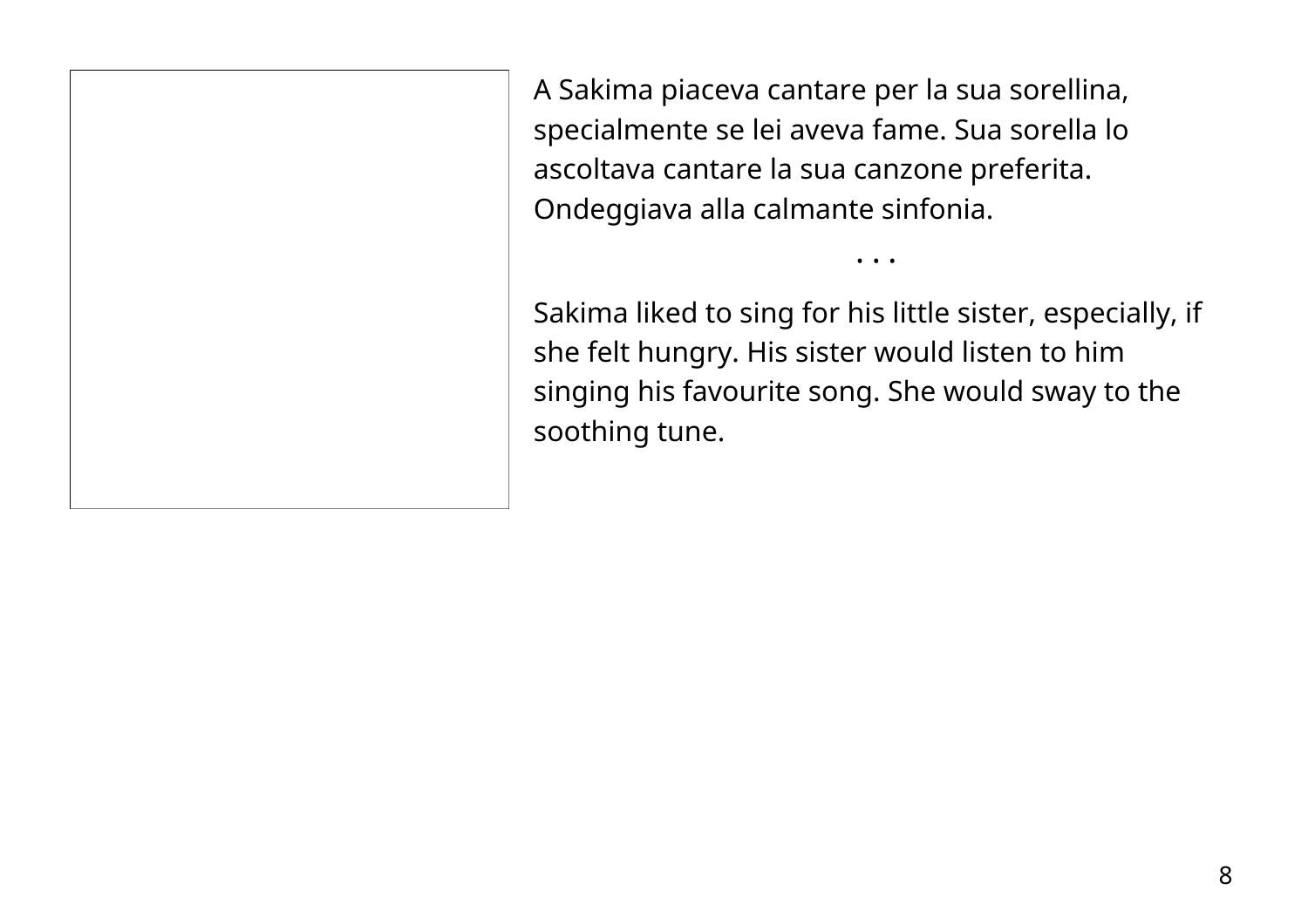"Puoi cantare ancora e ancora Sakima?" Sua sorella lo pregava. Sakima accettava e la cantava e ricantava.

"Can you sing it again and again, Sakima," his sister would beg him. Sakima would accept and sing it over and over again.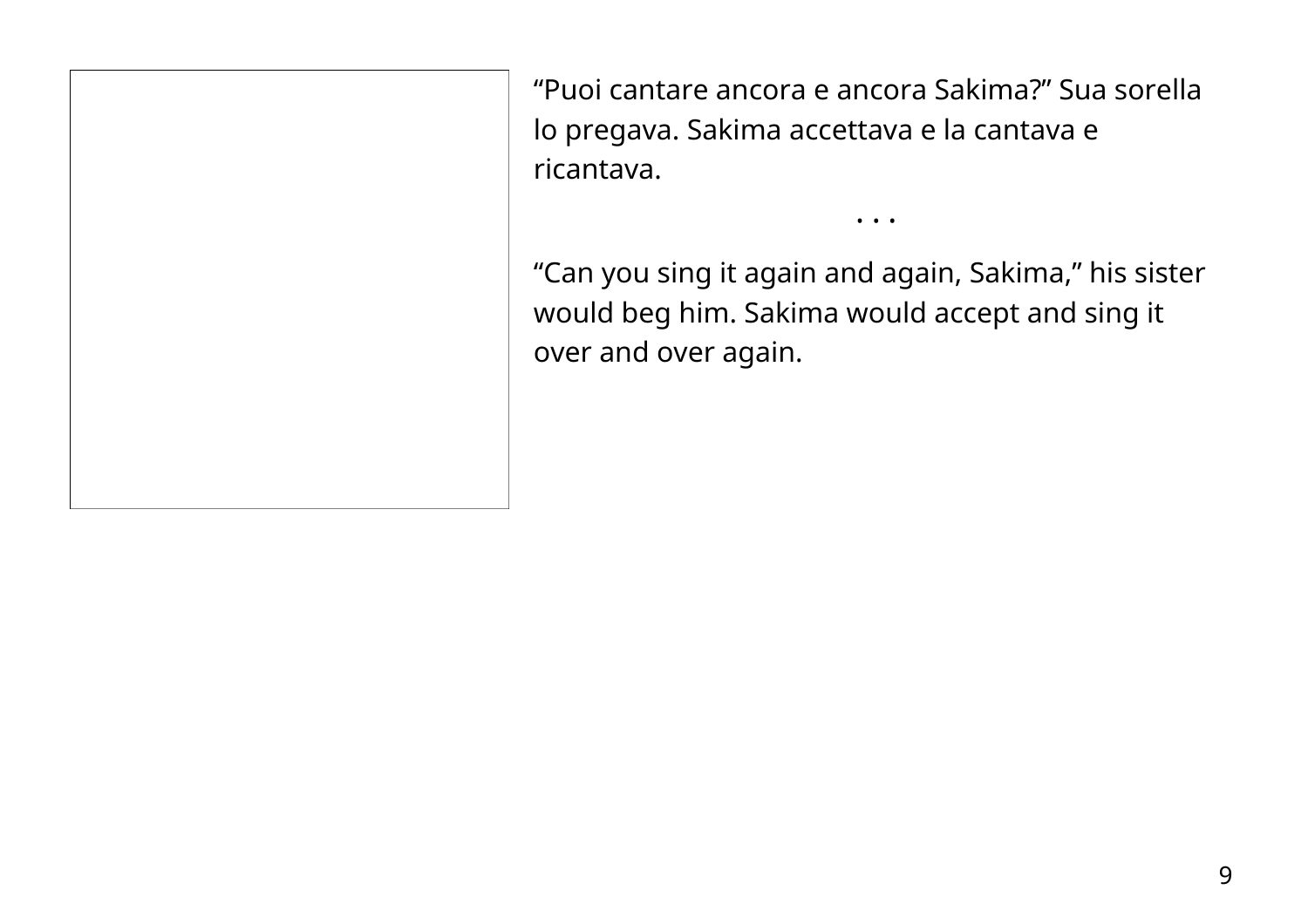Una sera, Quando i suoi genitori tornarono a casa, erano molto silenziosi. Sakima sapeva che c'era qualcosa che non andava.

One evening when his parents returned home, they were very quiet. Sakima knew that there was something wrong.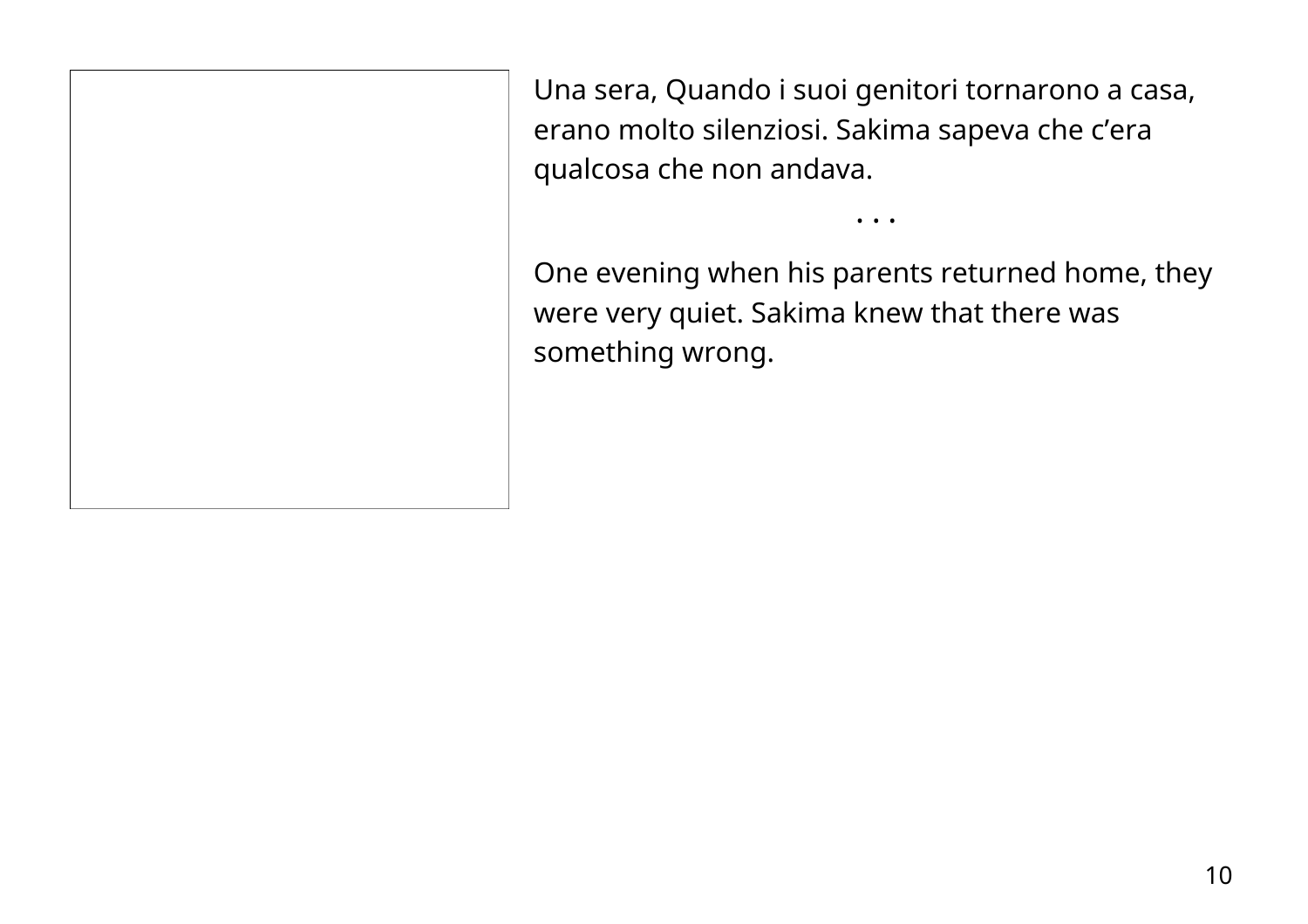"Cosa succede, Mamma, Papà?" Chiese Sakima. Sakima scoprì che il figlio dell'uomo ricco era scomparso. L'uomo era molto triste e solo.

"What is wrong, mother, father?" Sakima asked. Sakima learned that the rich man's son was missing. The man was very sad and lonely.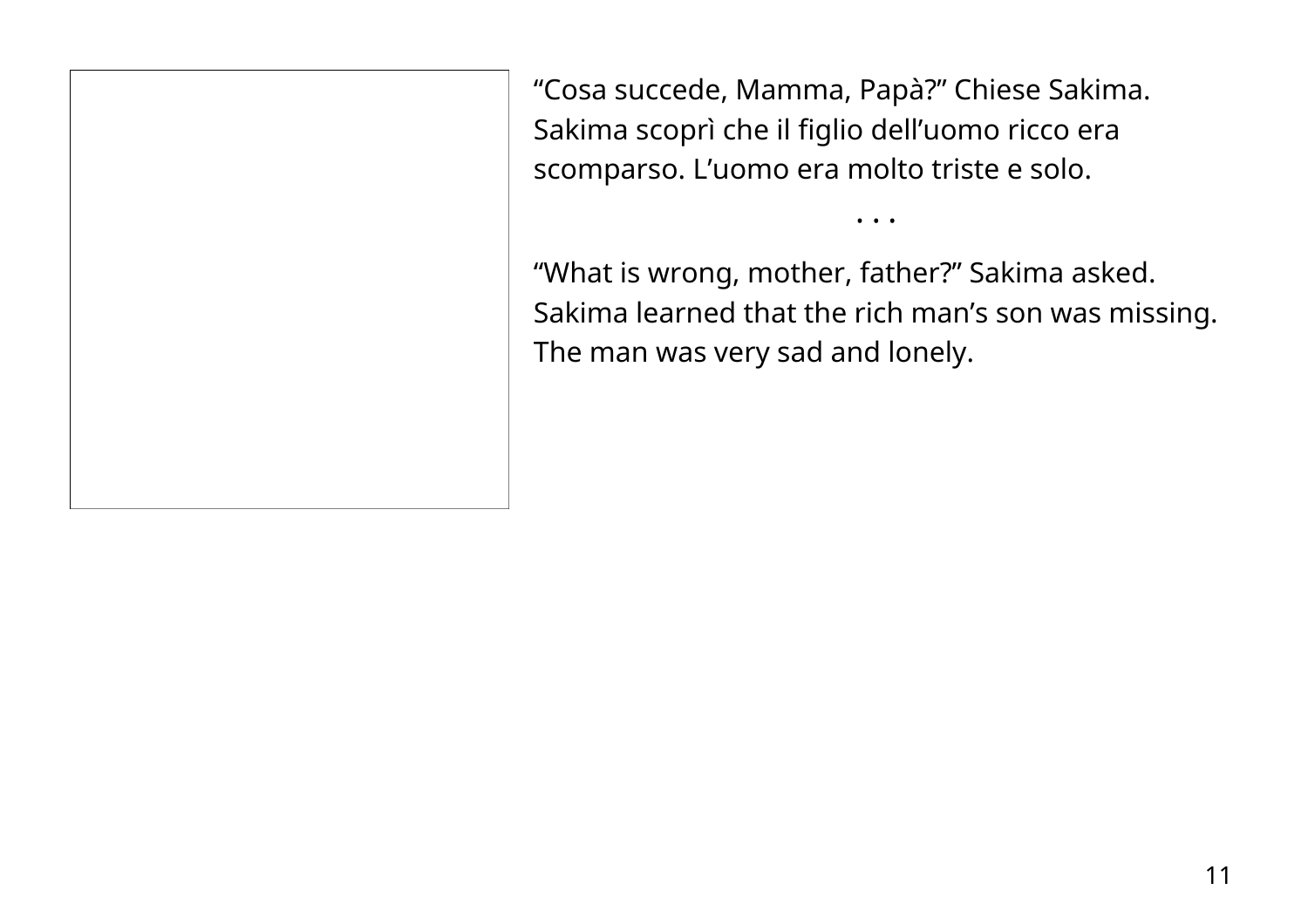"Io posso cantare per lui, potrebbe renderlo felice di nuovo," disse Sakima ai suoi genitori. Ma i suoi genitori lo destituirono. "Lui è molto ricco, tu sei solo un ragazzo cieco. Pensi che la tua canzone lo aiuterà?"

• • •

"I can sing for him. He might be happy again," Sakima told his parents. But his parents dismissed him. "He is very rich. You are only a blind boy. Do you think your song will help him?"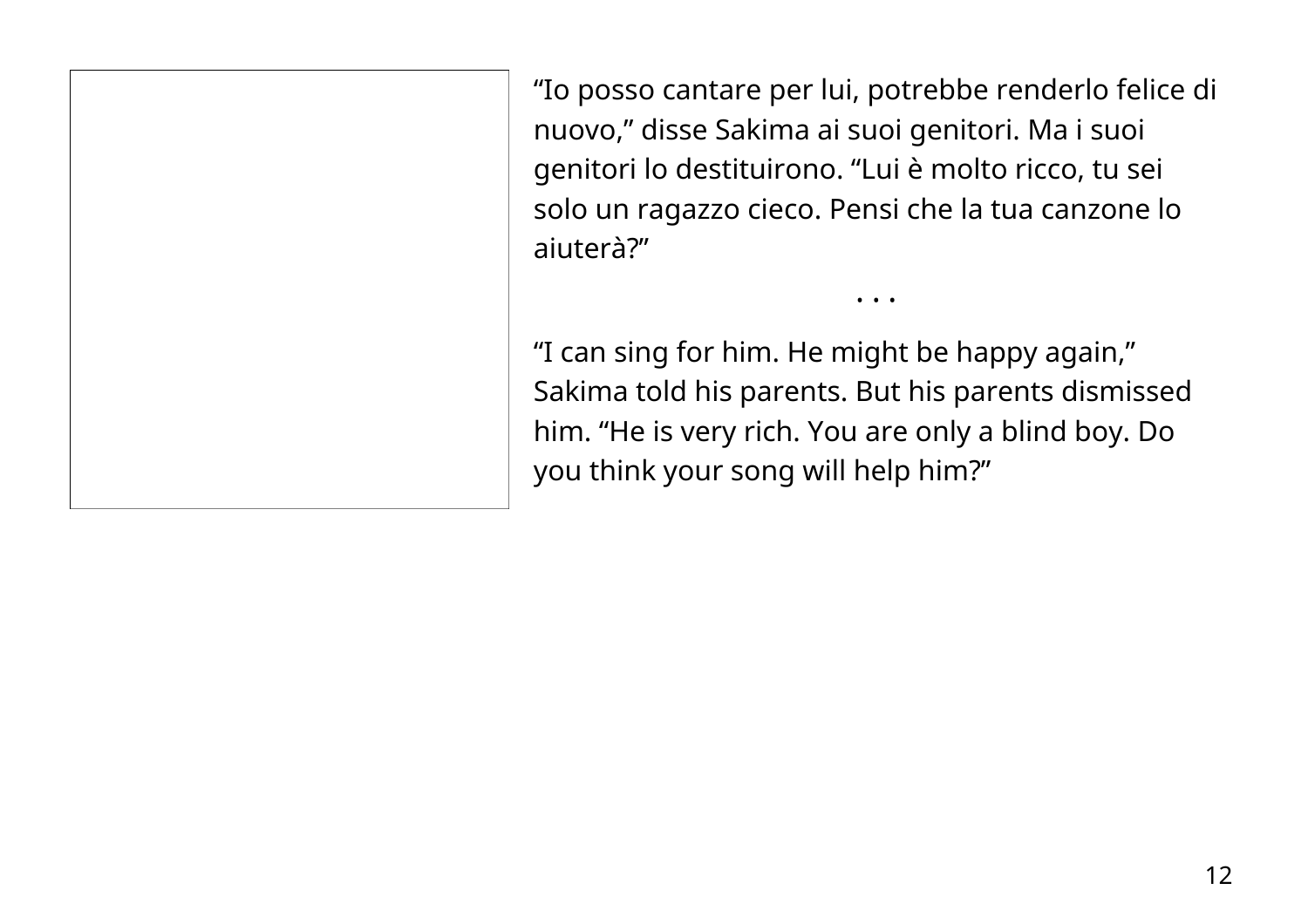Tuttavia, Sakima non si arrese. La sua sorellina lo appoggiò. Disse "Le canzoni di Sakima mi calmano quando sono affamata. Calmeranno anche l'uomo ricco."

• • •

However, Sakima did not give up. His little sister supported him. She said, "Sakima's songs soothe me when I am hungry. They will soothe the rich man too."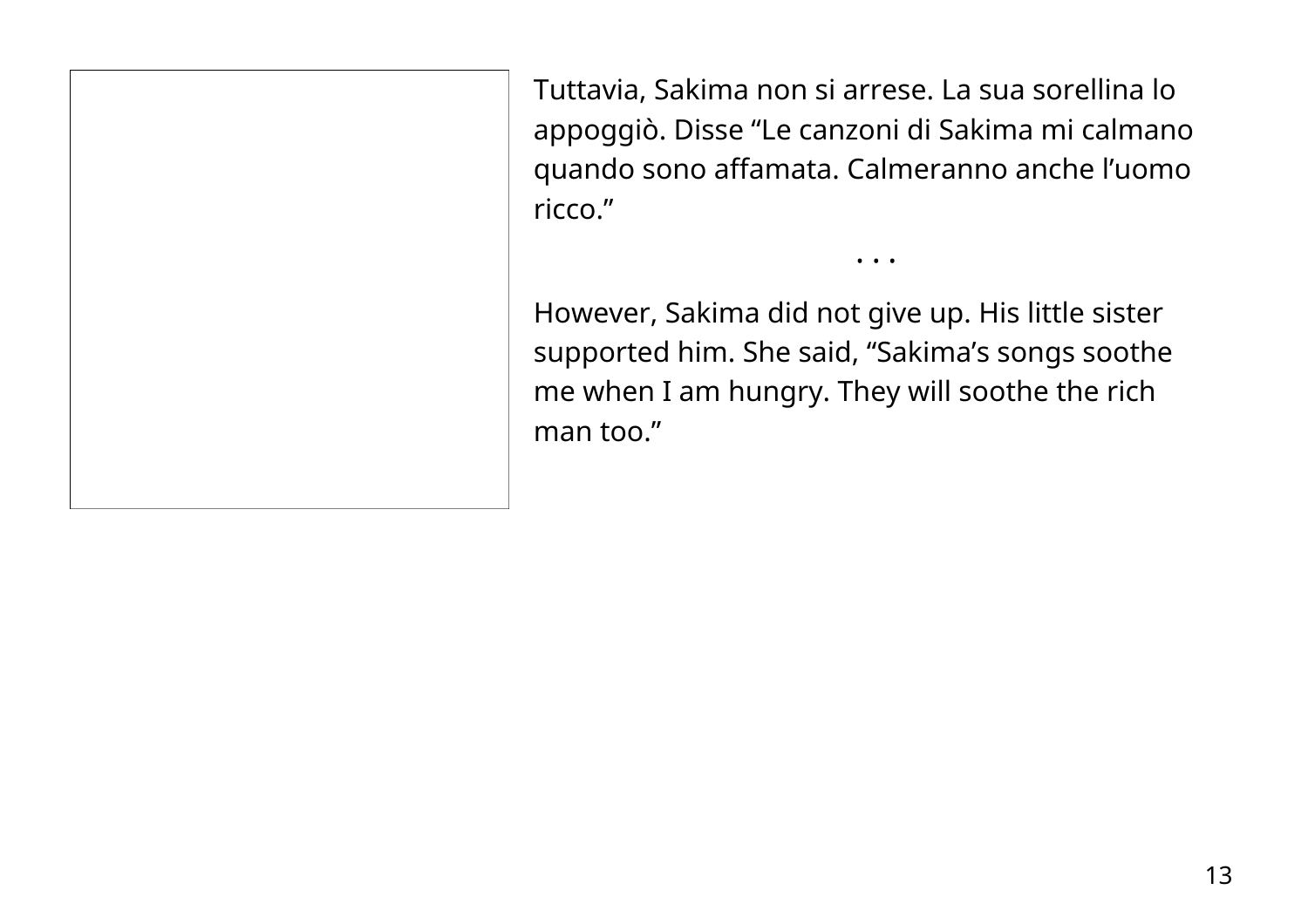Il giorno seguente, Sakima chiese alla sorellina di accompagnarlo alla casa dell'uomo ricco.

The following day, Sakima asked his little sister to lead him to the rich man's house.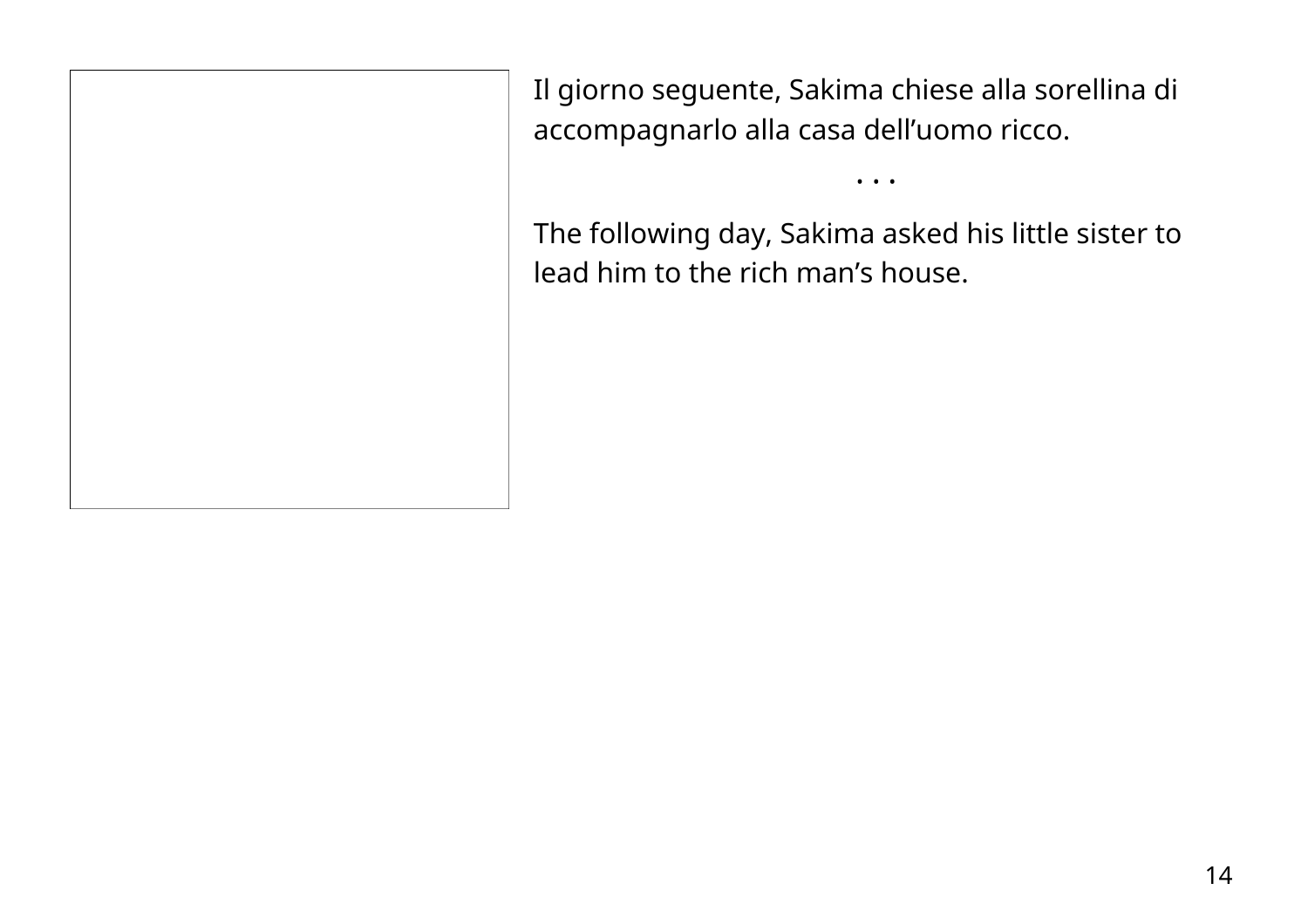Si fermò sotto una grande finestra e cominciò a cantare la sua canzone preferita. Lentamente, la testa dell'uomo ricco cominciò a mostrarsi attraverso la finestra.

He stood below one big window and began to sing his favourite song. Slowly, the head of the rich man began to show through the big window.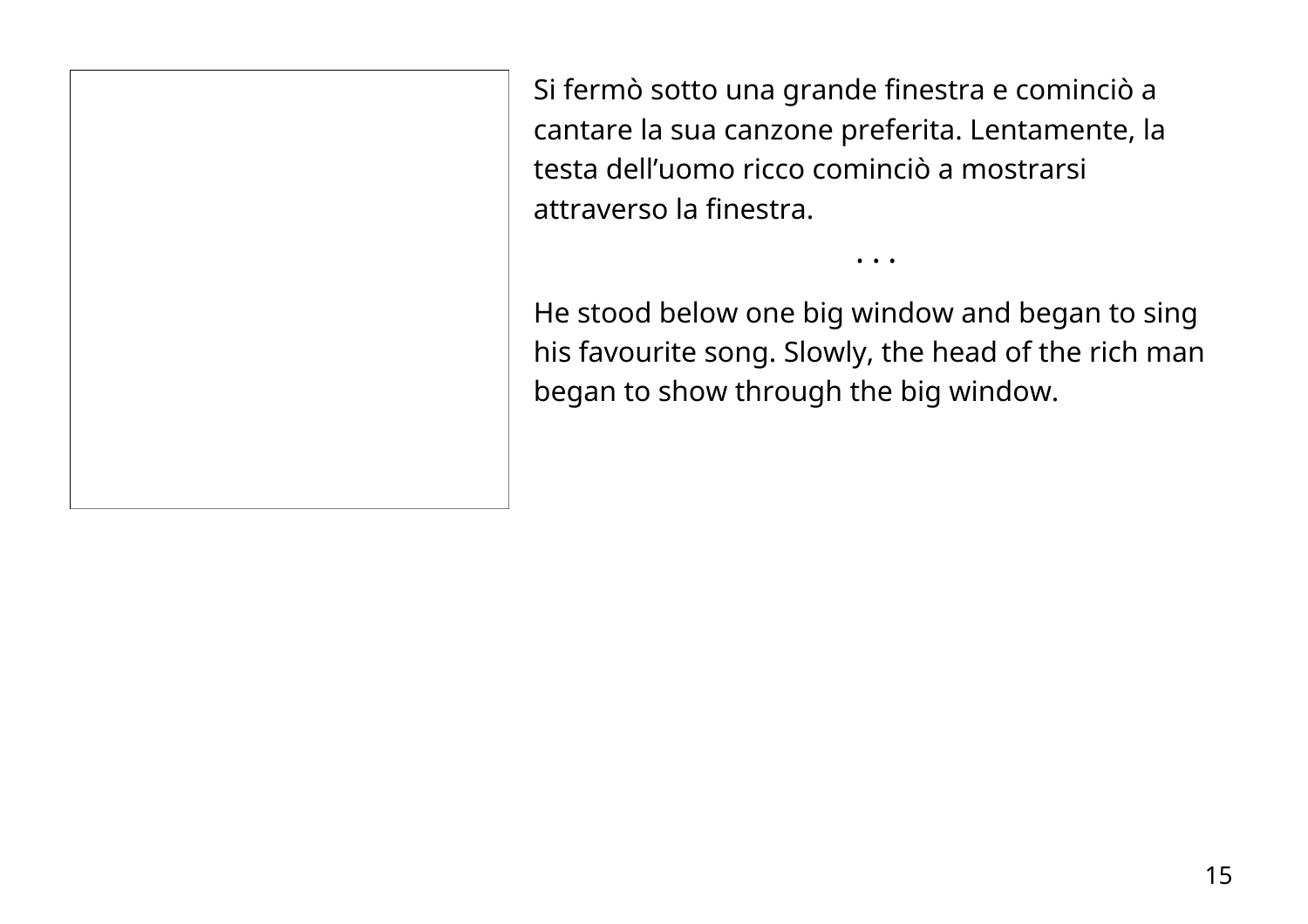I lavoratori smisero di fare quello che stavano facendo e ascoltarono la bellissima canzone di Sakima. Ma un uomo disse "Nessuno è stato in grado di consolare il capo. Questo ragazzo cieco pensa di potercela fare?"

The workers stopped what they were doing. They listened to Sakima's beautiful song. But one man said, "Nobody has been able to console the boss. Does this blind boy think he will console him?"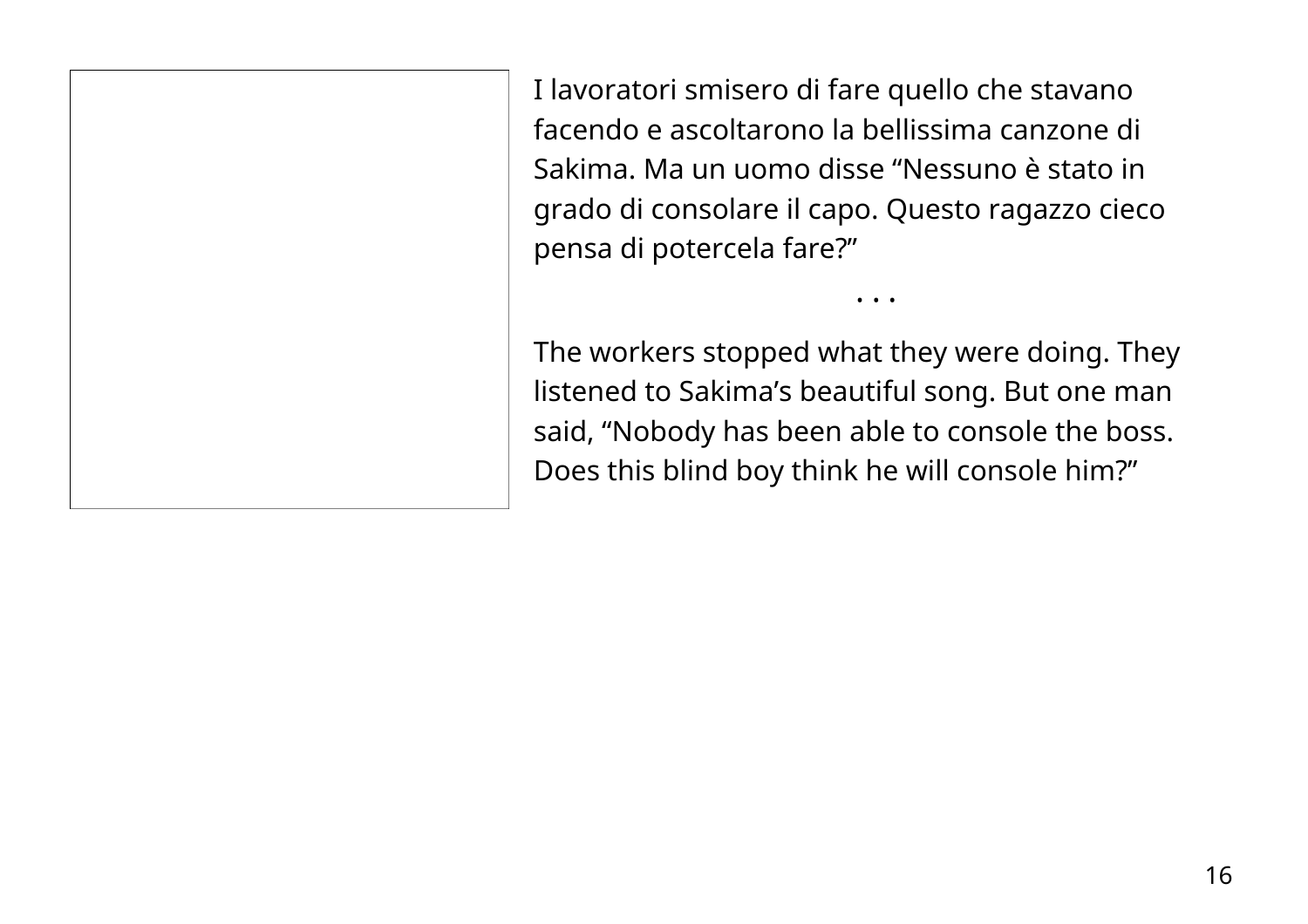Sakima finì di cantare la sua canzone e si girò per andarsene. Ma l'uomo ricco uscì fuori di corsa e disse "Per favore, canta ancora."

Sakima finished singing his song and turned to leave. But the rich man rushed out and said, "Please sing again."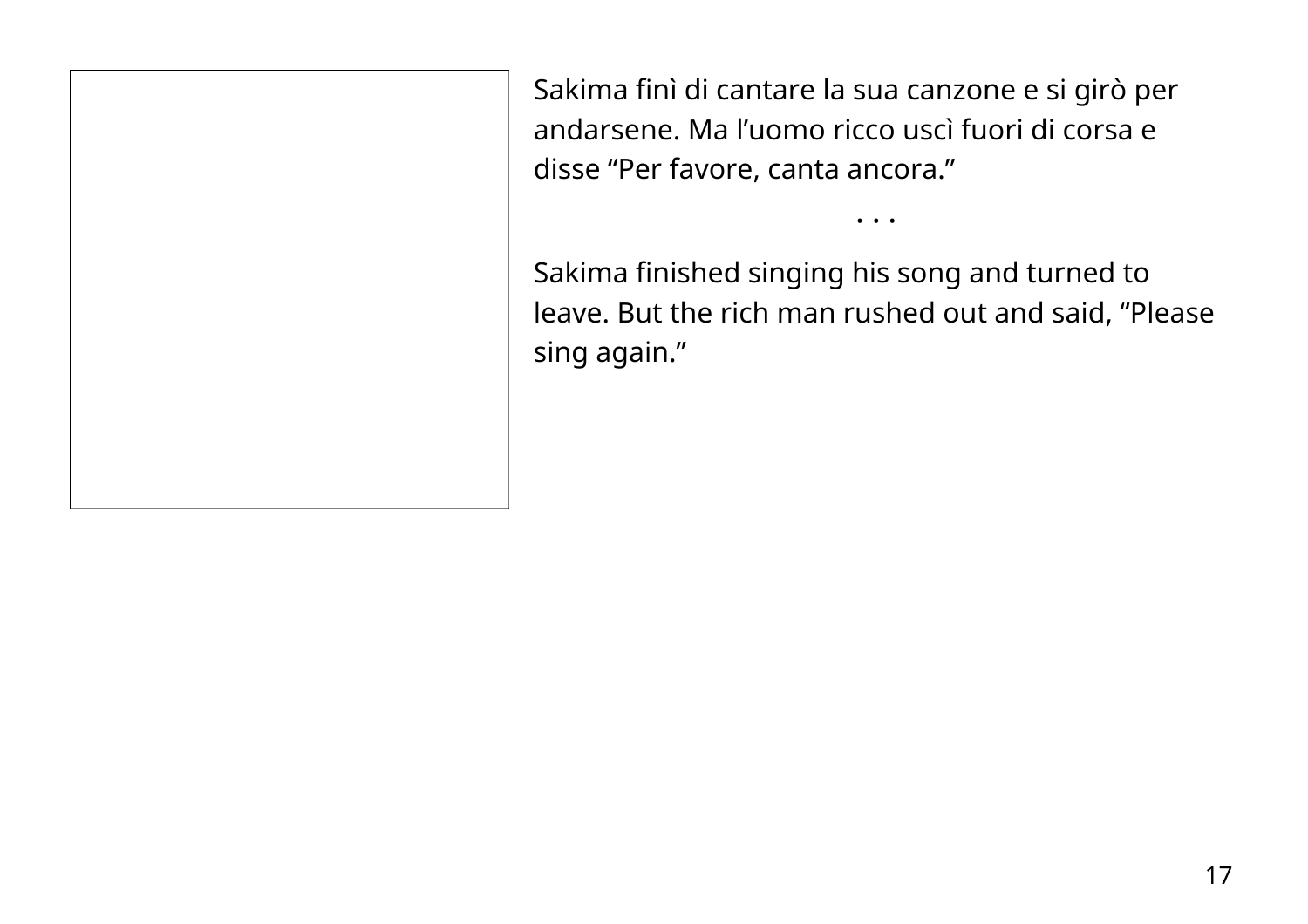In quell'esatto momento, due uomini arrivarono portando qualcuno su una barella. Avevano trovato il figlio dell'uomo ricco, era stato picchiato e lasciato sul ciglio della strada.

• • •

At that very moment, two men came carrying someone on a stretcher. They had found the rich man's son beaten up and left on the side of the road.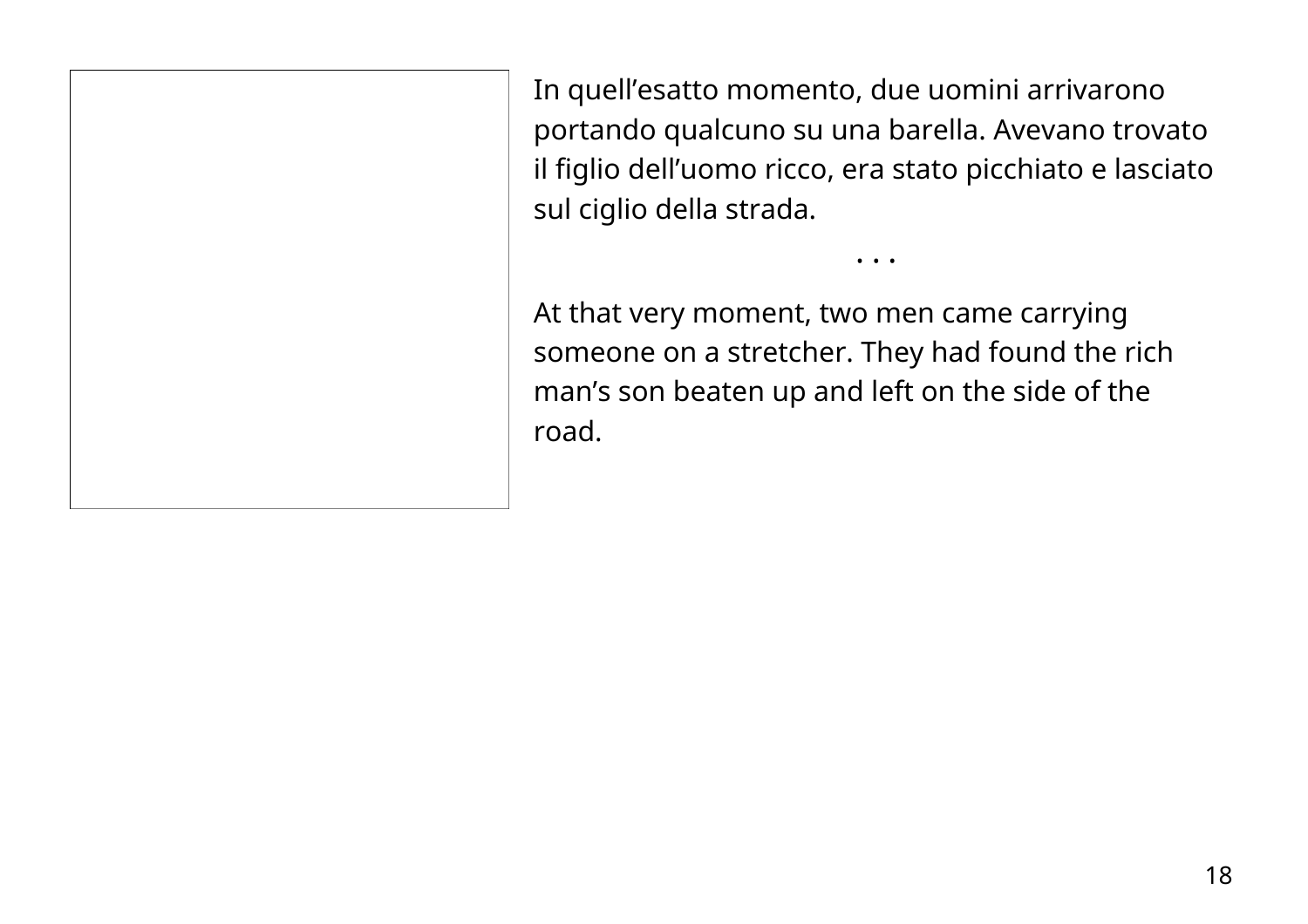L'uomo ricco fu felicissimo di rivedere suo figlio. Ricompensò Sakima per averlo consolato. Portò suo figlio e Sakima in ospedale, così che potessero curare la sua vista.

The rich man was so happy to see his son again. He rewarded Sakima for consoling him. He took his son and Sakima to hospital so Sakima could regain his sight.